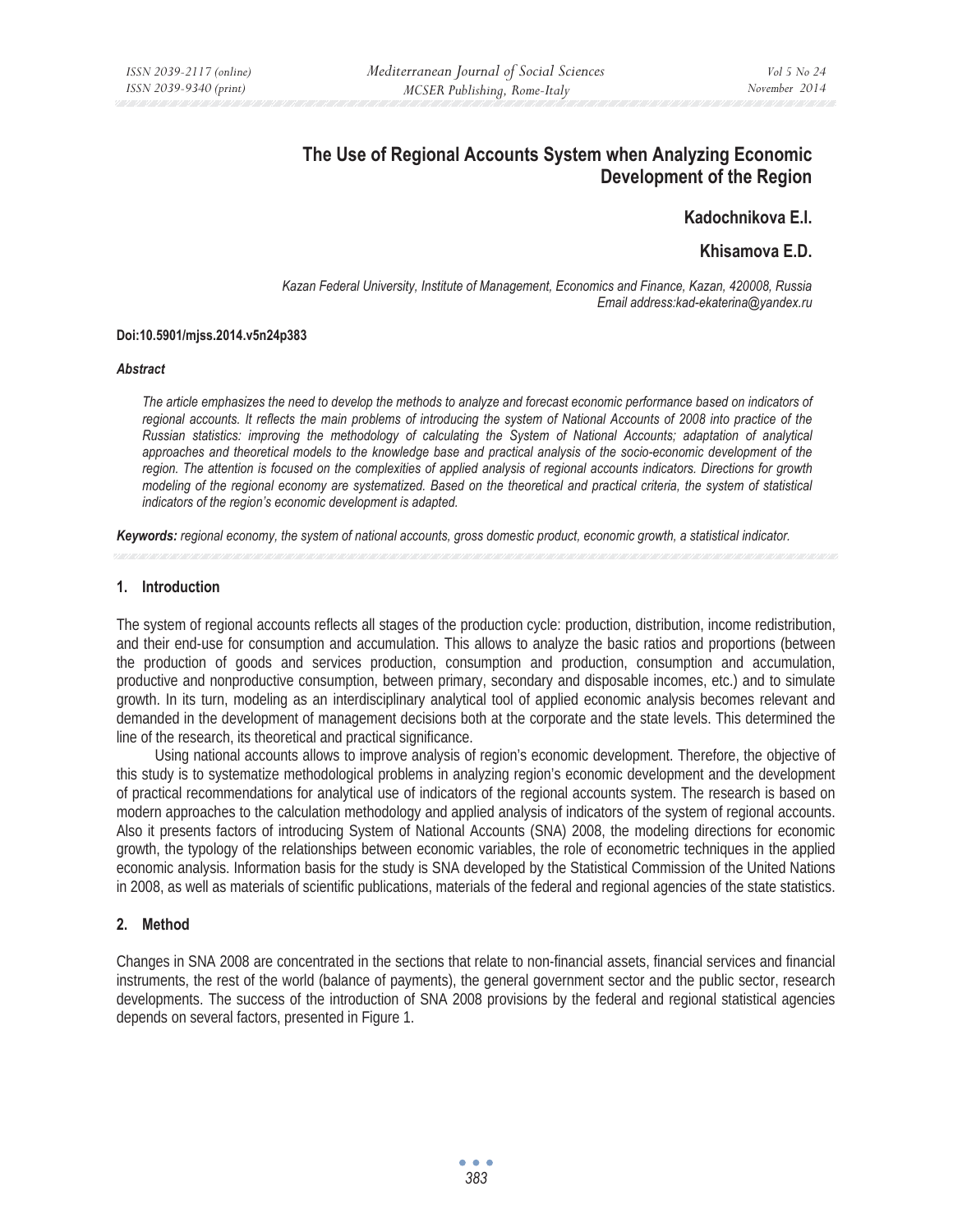

### **Figure 1.** Introduction factors of SNA 2008

Due to the introduction of SNA 2008 provisions by the federal and regional statistical agencies there have been a number of issues that have to be solved to ensure the application of economic analysis [1, 2, 3, 4]. Firstly, the general methodological issues:

- improving the method of calculating the consumption of fixed capital on the basis of the perpetual inventory method; evaluation of fixed assets at replacement cost;
- harmonization between national accounts and other systems of macroeconomic indicators, in particular, statistics of public finance with the purpose of billing for the sector of state administration;
- improving methods for the calculation of holding gains (losses);
- improving methods for the determination of financial intermediation services which are measured indirectly;
- improving the calculation of productivity measures reflecting the changes in the labor force; development of methodology for calculating the productivity of capital and total productivity.
- Secondly, the methodological issues of evaluating SNA indicators:
- harmonizing calculation of consumer price indices as expenditures deflators for the final consumption of households, the price indices for exports and imports of goods, price indexes for non-market services with the international standard;
- harmonizing the methods for assessing the stock of assets, stocks, financial assets with the rules of SNA 2008;
- improving the mechanism of estimating gross domestic product (GDP) and its components in real terms.

Analysis of academic papers reveals two most important problems in the applied analysis of indicators of national accounts system.

Firstly, multiple constraints on the relationship in the national accounts, on the possibility of changes in macroeconomic variables. There are two main areas of economic growth modeling [5,6,7,8]. The first one is connected with the construction of the production functions which link economic growth with the dynamics of the factors of production. The second one involves production modeling and consumption on the basis of multi-sectoral models and inter-sectoral balance [9]. In the first case, the economy is seen as an integral, unstructured unit. Resources are the arguments, and the gross output or gross domestic product is the function. In the second case, the economy is structured and consists of a finite number of sectors, or "clean" industries that produce one or more products. Economic growth is modeled on the basis of supply and demand balance in the economy. Since the relationship in the system of national accounts express logical links, modeling uses a system of equations. Expenditure of one economic agent is a resource of another one, and an equality between financial and non-financial resources and their use must be observed in respect of each economic agent. In the academic literature the typology of relationships between variables identifies economic static and dynamic connections, technical connections, connections in behavior and background connections [9,10]. Economic static and dynamic connections determine the relationship between variables and regularity of changes in some of them. Technical connections are determined by the production process. Connections in behavior reflect the presence of social habits, regularity in the actions of economic agents. Background connections are defined by regulation and legislation.

Secondly, a major obstacle in the construction of regional econometric models is an insufficient number of observations to select the most proper dependencies and to estimate parameters, which is due to less completeness and consistency of regional statistics, shorter time series of data by the region. We agree with the fact that this circumstance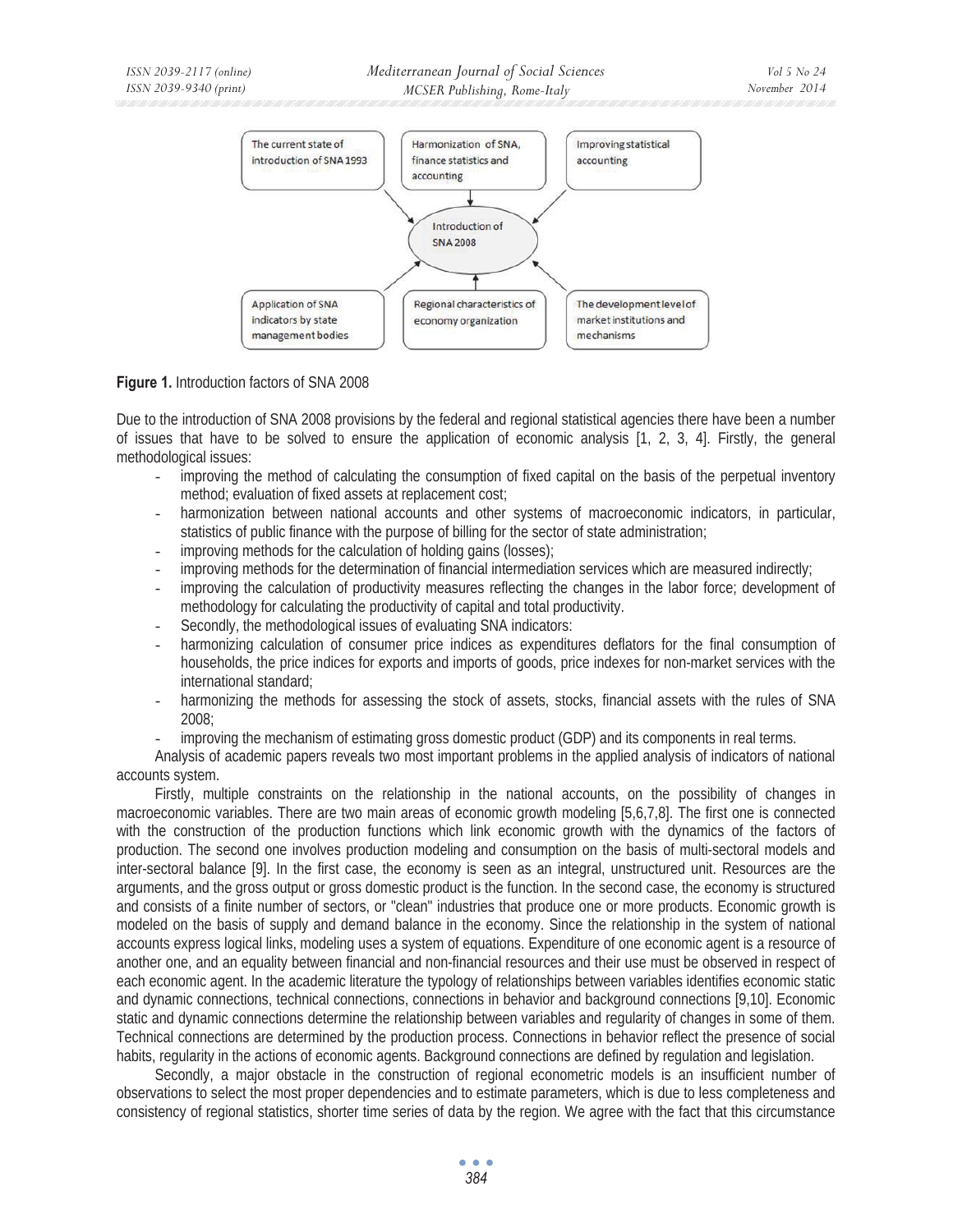limits to the construction of models which are least demanding to the source data [8,11]. The main information problems in regional calculations include the difficulty in obtaining information at the stage of the quarterly estimates for certain categories of enterprises; problems with the use of the residency concept, getting information about extra-regional territories; discrepancy in classification of activities when forming indicators of output, value added and wages across regions; the complexity of the re-adjustment of GRP in real terms.

### **3. Results**

The use of regional accounts together with econometric methods and expert judgments allows to have a more accurate and flexible way of forecasting and planning in justifying economic policies [6,12]. In a market economy, it is especially important to identify the phases of economic development based on long-term dynamics in order to determine the turning points that have prognostic properties. In this regard, the purpose of analyzing the development of the region is the prediction of changes in the phases of development. We propose a system of three summary statistical indicators of economic development in the region: 1.an aggregate leading indicator is a group of statistical indicators, for which index dynamics is preceded by changes in the index of industrial production. 2 an aggregate coinciding indicator is a group of statistical indicators, for which the index dynamics coincides with changes in the index of industrial production. 3 an aggregate lagging indicator is a group of statistical indicators, for which the dynamics of the index lags behind the changes in the index of industrial production.

When selecting indicators included in each aggregate statistical indicator, we used a number of theoretical and practical criteria. Theoretical criteria include the economic rationale for the inclusion of an indicator in the group; a sufficiently deep description of the economic process selected; the maximum relevance of the indicator for the Russian economy. Practical criteria: frequency of publication (monthly data), timeliness (regular data), the duration of the series (a sufficient number of measuring points without interruption), stability (minimal risk of data revision). Based on these criteria, we have proposed indicators which reflect the development of the non-financial, financial sectors of the economy and the "rest of the world" (Table 1).

|                                | Nº Indicator                                                      | Sector of the economy               | Source of data                                                 |  |
|--------------------------------|-------------------------------------------------------------------|-------------------------------------|----------------------------------------------------------------|--|
| Aggregate leading indicator    |                                                                   |                                     |                                                                |  |
|                                | Oil price in the world market, USD/barrel                         | "the rest of the world"             | The Federal agency for state statistics                        |  |
| $\overline{2}$ .               | RTS index                                                         | <b>Financial sector</b>             | The Russian trading system                                     |  |
| 3.                             | Money supply M2, bn                                               | <b>Financial sector</b>             | The Central bank of the Russian Federation                     |  |
| 4.                             | Credit rates for non-financial organizations, %                   | Financial sector                    | The Central bank of the Russian Federation                     |  |
| 5.                             | The output volume of mineral resources in the<br>region, ths.t    | Non-financial sector                | The Regional office of the Federal agency for state statistics |  |
| 6.                             | The stock price of the leading companies in the<br>region         | <b>Financial sector</b>             | The Russian trading system                                     |  |
|                                | Gross value added in the region, mln. rub.                        | Non-financial and financial sectors | The Regional office of the Federal agency for state statistics |  |
| 8.                             | Inventories in organizations, mln. rub.                           | Non-financial sector                | The Regional office of the Federal agency for state statistics |  |
| Aggregate coinciding indicator |                                                                   |                                     |                                                                |  |
| 9                              | The number of employed in the economy of the<br>region, th. pers. | Non-financial and financial sectors | The Regional office of the Federal agency for state statistics |  |
| 10.                            | Real disposable incomes, ths. rub.                                | Non-financial and financial sectors | The Regional office of the Federal agency for state statistics |  |
| 11.                            | Retail trade turnover, mln. rub.                                  | Non-financial and financial sectors | The Regional office of the Federal agency for state statistics |  |
| 12.                            | Wholesale trade turnover, mln. rub.                               | Non-financial and financial sectors | The Regional office of the Federal agency for state statistics |  |
| 13.                            | Capital productivity in industry, rub.                            | Non-financial sector                | The Regional office of the Federal agency for state statistics |  |
| Aggregate lagging indicator    |                                                                   |                                     |                                                                |  |
| 14.                            | The number of the unemployed in the region,<br>th. pers.          | Non-financial and financial sectors | The Regional office of the Federal agency for state statistics |  |
| 15.                            | Deposits of the population in the region, mln.<br>rub.            | <b>Financial sector</b>             | The Central bank of the Russian Federation                     |  |
| 16.                            | The retail price index in the region,%                            | Non-financial sector                | The Regional office of the Federal agency for state statistics |  |
| 17.1                           | The wholesale price index in the region, %                        | Non-financial sector                | The Regional office of the Federal agency for state statistics |  |
|                                | 18. Investments in fixed assets, mln. rub.                        | Non-financial and financial sectors | The Regional office of the Federal agency for state statistics |  |

**Table 1.** Indicator system of the region's economic development

Cumulative indexes for each indicator are defined as a linear combination of the selected indicators:

$$
y = \delta_1 x_1 + \delta_2 x_2 + ... + \delta_j x_j + ... + \delta_n x_n
$$
 (1)

where y - the cumulative index,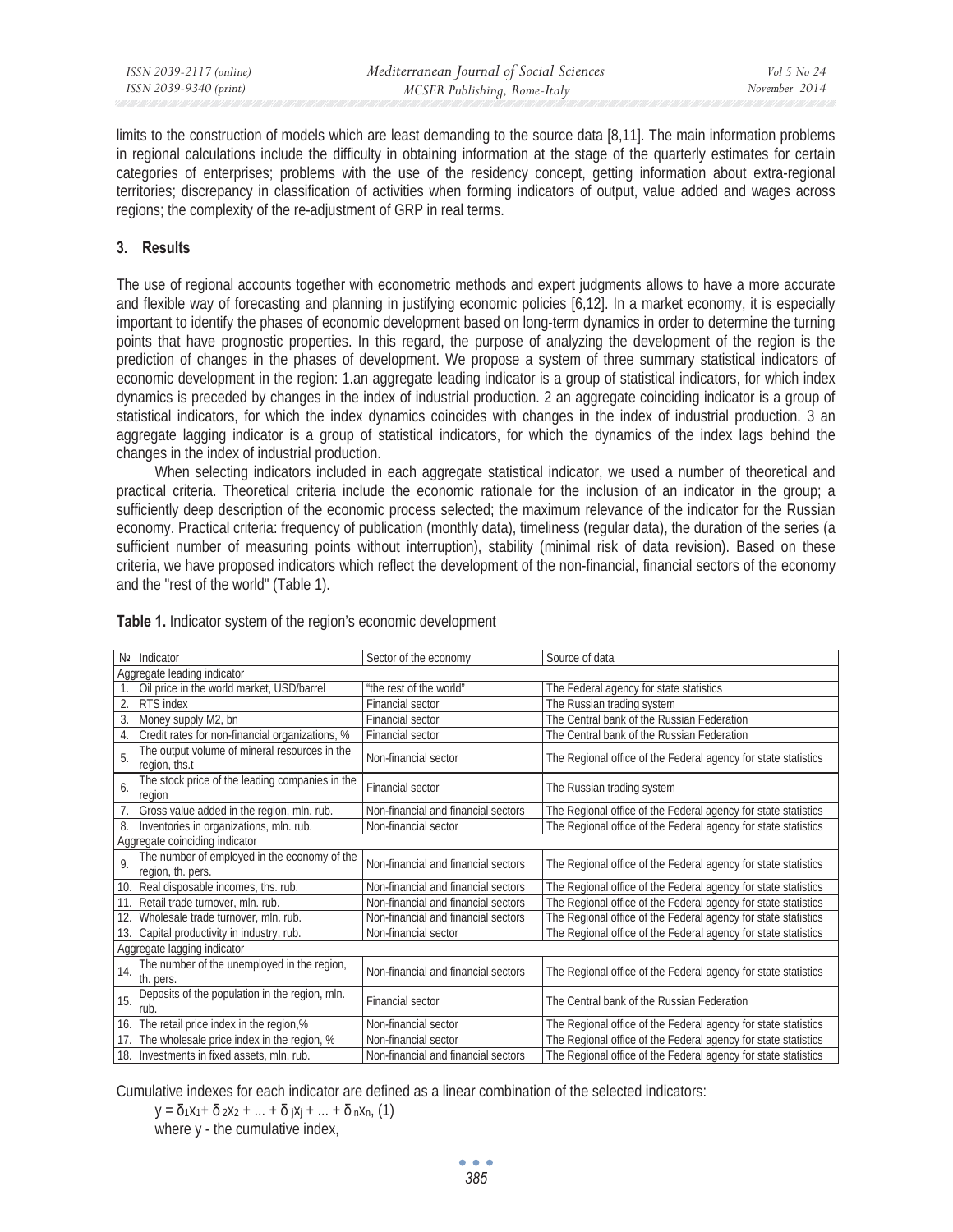$x_i$  - the structural elements of the cumulative index,

 $\delta_i$  - weight with which structural elements are included in the cumulative index.

Each indicator is included in the respective indicator with the defined weight. The weights can be determined on the basis of the correlation analysis between a particular indicator and the reference index of industrial production:

$$
\delta_i = \sum_{j=1}^n r_{ij} / \sum_{j=1}^n \sum_{i=1}^n r_{ij}
$$

where  $r_{ij}$ – paired correlation coefficient between the i index and j- reference index of industrial production (i, j = 1, 2, ..., n),

Moreover, the pre-selected economic indicators are presented to dimensionless numbers, for example, chain index numbers which show growth rates. An important step is the adjustment of seasonal effects as in the summary reference index of industrial production, and in the components of each indicator. For the seasonal adjustment procedure the values of the seasonal component is calculated using the moving average method and the construction of additive or multiplicative time series model. Then each indicator is compared with the reference index and the main problem is solved, that is for how much dynamics of each indicator outpaces, coincides or lags behind the reference index of industrial production. This allows us to estimate the turning points in the business cycle, that is, periods which are characterized by a sharp decrease or increase in business activity. One can apply the calculation of functions interrelation between the time series of indicators and reference index of industrial production at various time lags. The lag for maximum cross-correlation coefficient indicates the period of advancing or lag. For coinciding indicator maximum correlation coefficient is, by definition, corresponds to the zero lag. It is also possible to apply methods of mathematical statistics to assess the simultaneity of statistical indicators. Loss of dynamics simultaneity of statistical indicators is a token of a turning point in the economic cycle. For statistical evaluation of the simultaneity degree of statistical indicators coefficient of concordance is used, the hypothesis of statistical insignificance in the concordance coefficient (randomness in the assessment of simultaneity) is checked with the help of Pearson criterion. Another approach to highlight the turning points is a trend analysis. First, you need to compare the actual values of the reference index of industrial production with trend values. The local maximum of the actual value ratio to the trend is a peak, and a local minimum is a trough, the peak and the trough are break points in the business cycle. The break points for statistical indicators are defined similarly and then they are compared with the reference indicators.

#### **4. Conclusions**

Introduction of SNA 2008 requires a long period, and significant effort by the statistical agencies and other offices which are responsible for the formation of macro-economic statistics. Currently a number of changes in the definition and classification of some indicators, in the accounting and reporting, in the program of sample surveys are being introduced, there has been an increased interaction of statistical offices with the Ministry of Finance and the National Bank and coordination of their efforts to introduce the new SNA, government finance statistics and balance of payments. The use of econometric methods together with the national accounts allows to have a more accurate and flexible way of forecasting and planning when justifying economic policy. Based on the dynamics of statistical indicators in comparison with the reference index one can talk about trends in the economic development of the region. For example, a synchronous indicator speaks of the transition to economic growth, and the synchronous coinciding indicators testify of the stabilization of economic development, synchronous lagging indicators - sustainable economic development. The results obtained allow us to assess the trends in the economic development of the region based on indicators of the production account, to analyze the dynamics of the sectoral structure of output, standard of living, to make inter-regional comparisons, to develop strategic objectives of economic policy.

#### **References**

The System of National Accounts 2008. URL: http://unstats.un.org/unsd/nationalaccount/docs/SNA2008Russian.pdf

Kadochnikova, E. I. Methodological issues of macroeconomic accouting // World Applied Sciences Journal. 24 (6), 2013. pp. 719-723.

Erba, A. Economic structure and national accounting: G. Ortes' contribution to economic science (Review) // History of Economic Ideas. 19(1), 2011. pp. 55-83.

Moulton, B.R. The system of national accounts for the new economy: What should change? // Review of Income and Wealth. 50 (2 SPEC. ISS.), 2004. pp. 261-278

Naveh, M.H., Torosyan, T., Jalaee, S.A. Regional Economic Integration and its Effects on Economic Growth and Economic Welfare // World Applied Sciences Journal 17 (10), 2012. pp. 1349-1355.

Gerasimov, Ⱥ.N, Gromov, E.I, Levchenko, S.A., Skrebtsova, T.V, Kobozev M.A. Modeling and Forecasting of Key Indicators of Socio-